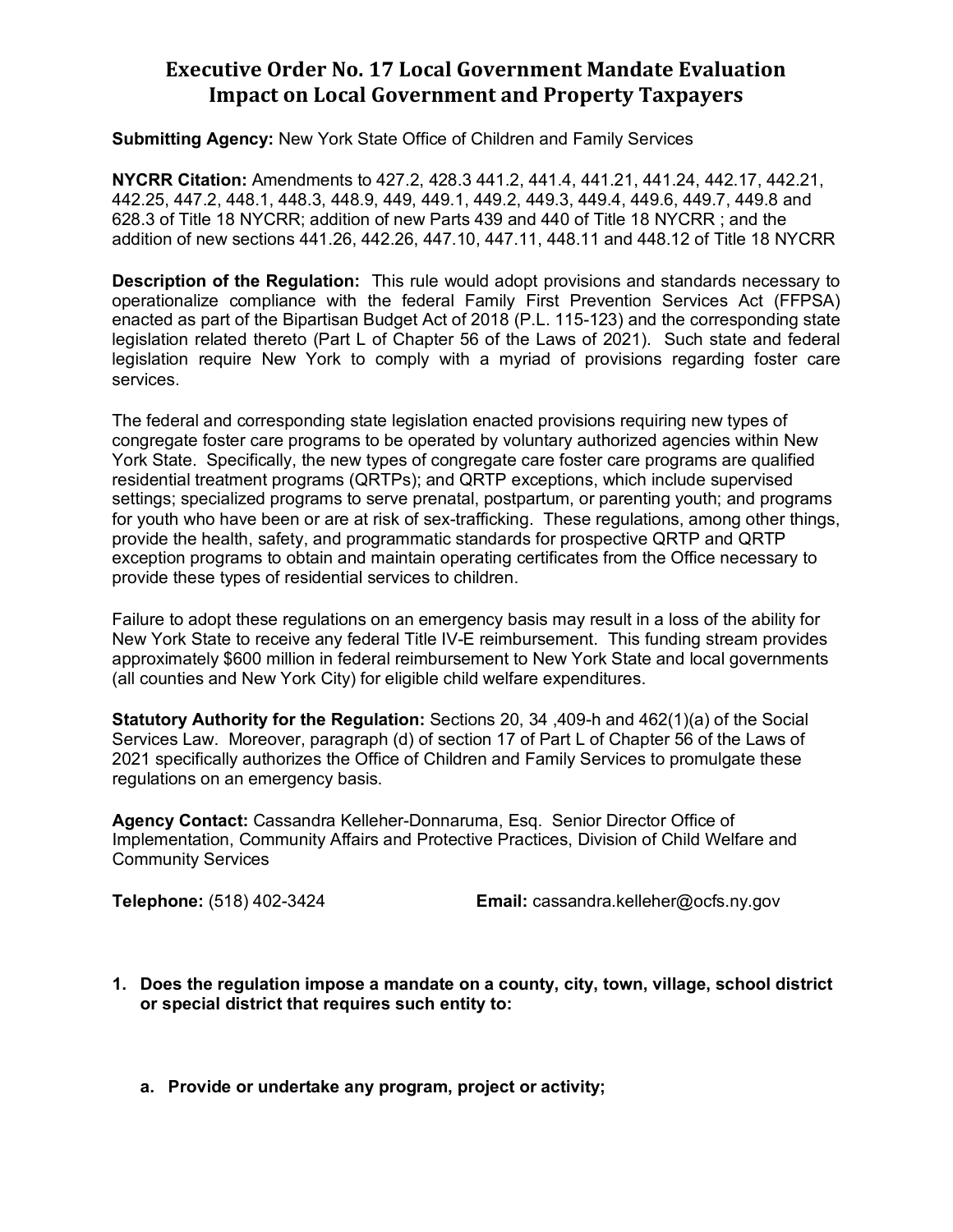**b. Increase spending for an existing program, project or activity (even if such program, project or activity is voluntarily undertaken by a local government unit);**

Yes X No

**c. Grant any new property tax exemption, or broaden the eligibility or increase the value of any existing property tax exemption; or**

Yes No X

**d. Carry out a legal requirement that would likely have the effect of raising property taxes.**

Yes No X

If the answer to all questions above are "no," ensuring the regulation will not result in a mandate on local governments and property taxpayers, an accounting and the approval of the Office for Taxpayer Accountability are not required. If the answer to any question above is "yes," and the regulation may have a fiscal impact on local governments and property taxpayers, please proceed to items 2 – 3.

## **2. Is the mandate required by federal law or regulation or state law?**

 $Yes X$  No

**a. If yes, please cite the specific provision in the statute or federal regulation.**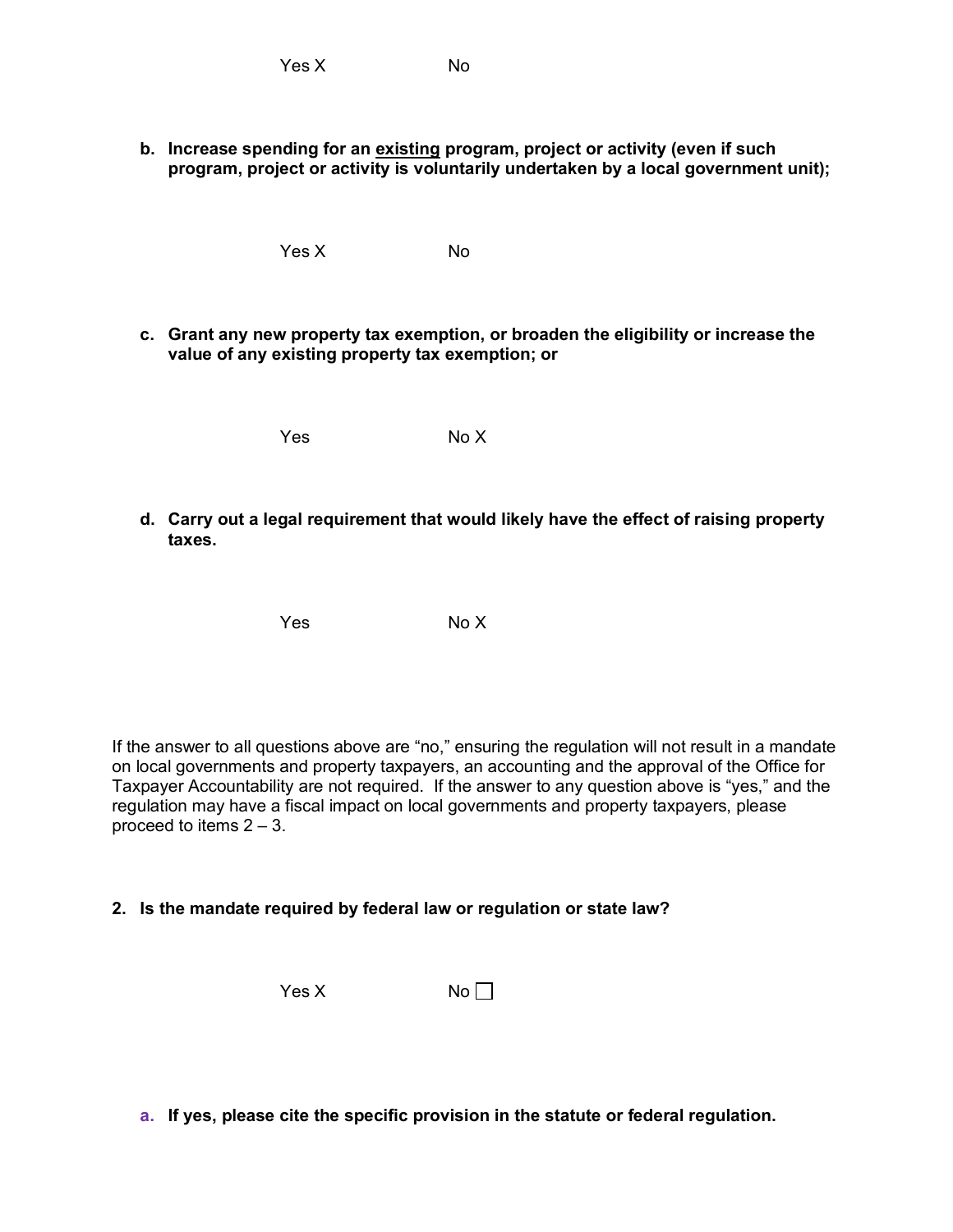Family First Prevention Services Act (FFPSA) enacted as part of the Bipartisan Budget Act of 2018 (P.L. 115-123); and Part L of Chapter 56 of the Laws of 2021.

- **b. If yes, please describe any elements of the regulation not specifically mandated by the statute or regulation.** None
- **3. If any portion of the mandate is not required by federal or state law, please attach to this Checklist an Accounting for such portion containing:\***
- $\Box$ **a. A description of the mandate in the regulation;**
- $\Box$ **b. An accounting of the impacts of such mandate that includes:** 
	- **(i) A fiscal impact statement;**
	- **(ii) A cost-benefit analysis, which includes:**
		- **(x) a specific delineation of the costs and benefits to local governments and property taxpayers; and**
		- **(y) a quantification of the impact on local government revenue and expenditures, where such impact is quantifiable based on available information (please consult with the Governor's Office of Regulatory Reform if further guidance is needed);**
- $\Box$ **c. A description of input sought and received from affected local governments;**
- $\Box$ **d. A description of the proposed revenue sources to fund such mandate; and**
- $\Box$ **e. An explanation as to why this regulation should be advanced with a mandate.**